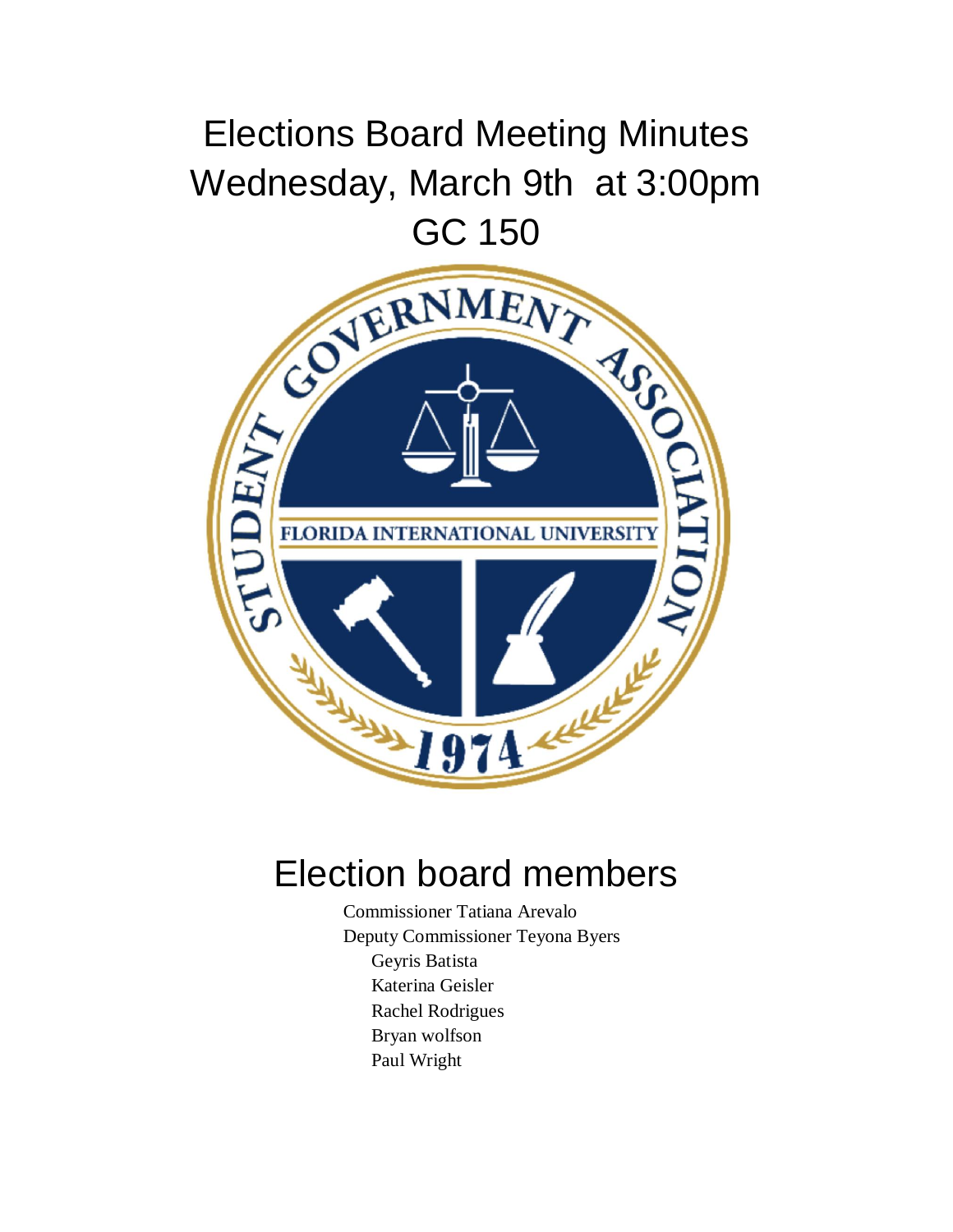Roll call Tatiana Arevalo:Present Teyona Byers: Present Geyris Batista:Present on Facetime Katerina Geisler: Rachel Rodrigues: Present Bryan Wolfson: Present on Facetime Paul Wright:Present

There might not be online polling locations.

There might be an issue with the ballot and we might be having to push back elections two weeks.

We must do the excel and sign up for specific times and dates.

Voting on considering voting on individual forms of campaigning or as a whole

Tatiana Arevalo: whole Teyona Byers: individual Geyris Batista:individual Katerina Geisler: ab Rachel Rodrigues: individual Bryan Wolfson: individual Paul Wright: individual Passes on voting individually

Voting on if dominique rose ingram campaigning outside on quads, and housing quarters Moved to discussion

1)Handing out flyers in the Quad and outside of buildings Tatiana Arevalo: nay Teyona Byers: yes Geyris Batista:yes Katerina Geisler: ab Rachel Rodrigues: yes Bryan Wolfson: yes Paul Wright: yes passes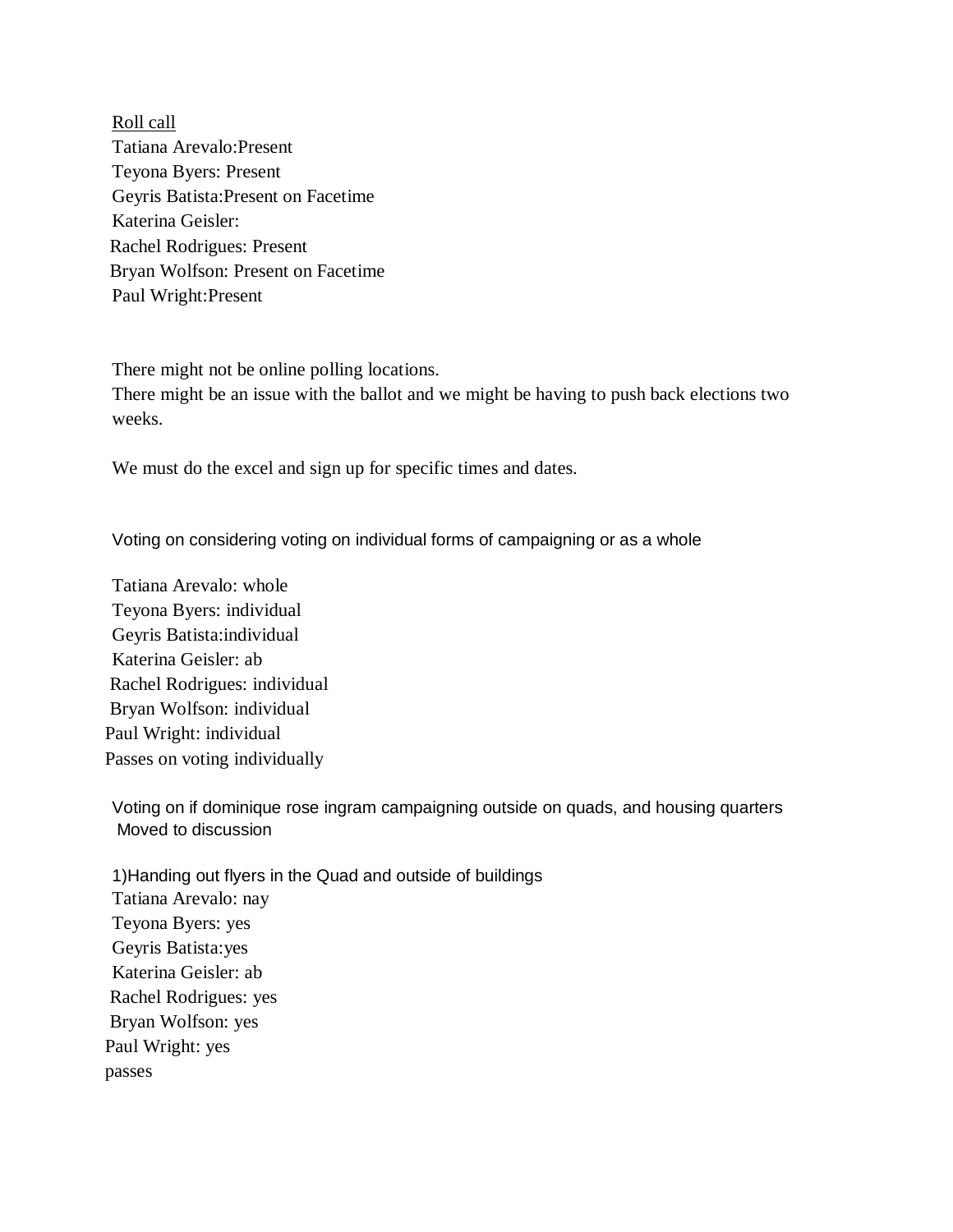2)Handing out flyers inside of buildings Tatiana Arevalo: nay Teyona Byers: ye Geyris Batista:nah Katerina Geisler: ab Rachel Rodrigues: nay Bryan Wolfson: nay Paul Wright: nay Does Not pass

3)Tabling in the lobby of buildings Tatiana Arevalo: nay Teyona Byers: nay Geyris Batista:ya Katerina Geisler: ab Rachel Rodrigues: nay Bryan Wolfson: nay Paul Wright: nay Does Not pass

4)Putting campaign flyers on the screens in the residence halls Tatiana Arevalo: nay Teyona Byers: nay Geyris Batista:ind Katerina Geisler: ab Rachel Rodrigues: nay Bryan Wolfson: nay Paul Wright: nay Does Not pass

5)Using the halls' instagram and social media platforms to promote candidacy Tatiana Arevalo: nay Teyona Byers: yes Geyris Batista:nay Katerina Geisler: ab Rachel Rodrigues: nay Bryan Wolfson: nay Paul Wright: nay Doesnt pass

6)Using halls instagram and social media platforms to promote the general election (not specific to any candidate)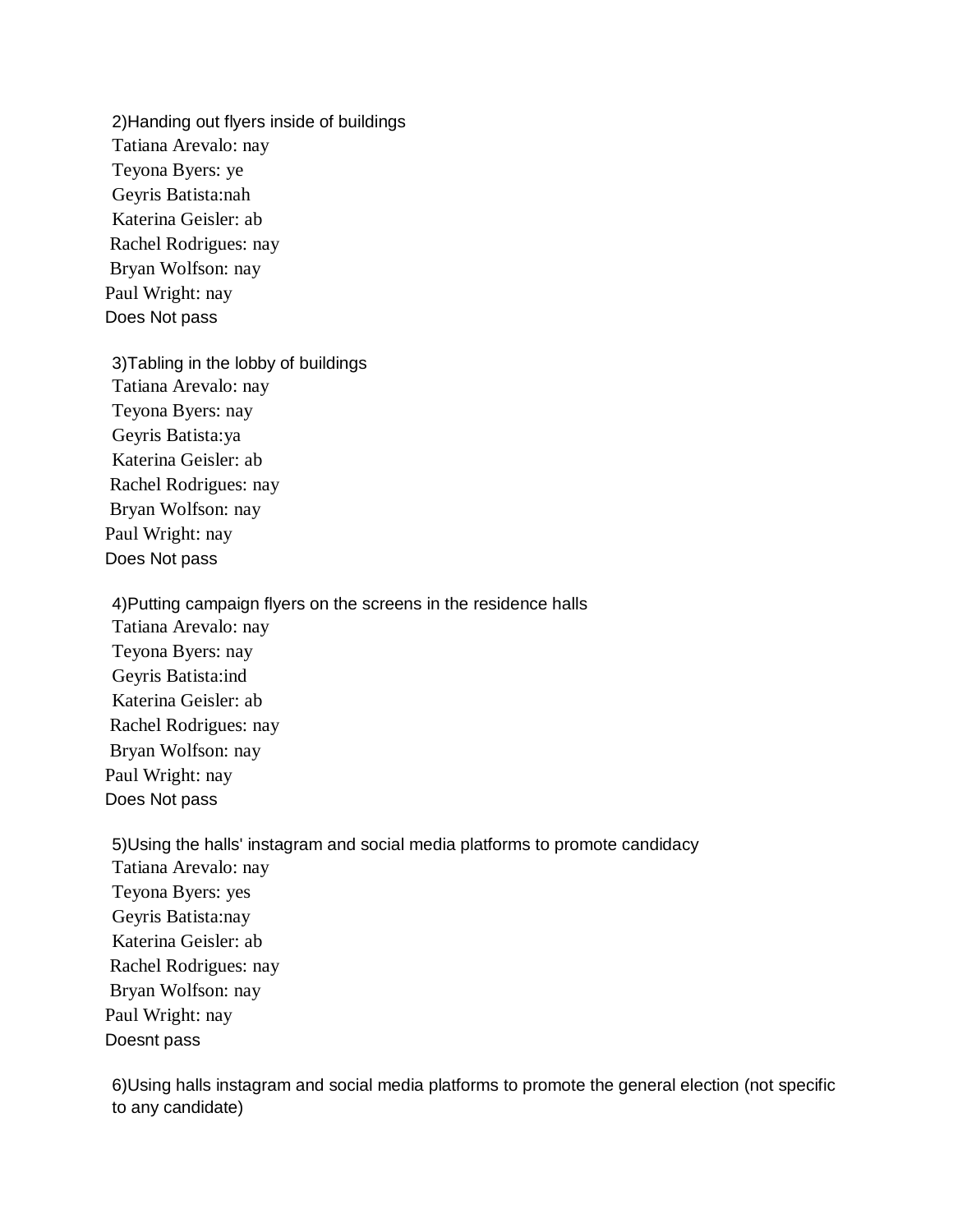Tatiana Arevalo: yes Teyona Byers: yes Geyris Batista:yes Katerina Geisler: ab Rachel Rodrigues: yes Bryan Wolfson: yes Paul Wright: yes Passes

7)Speaking with students explaining our platform and candidacy outside of buildings (without handing out flyers) Tatiana Arevalo: nay Teyona Byers: yes Geyris Batista:yes Katerina Geisler: ab Rachel Rodrigues: yea Bryan Wolfson: yea Paul Wright: yea Passes

8)Sending digital flyers and candidacy messages in floor group chats Tatiana Arevalo: nay Teyona Byers: yes Geyris Batista:nay Katerina Geisler: ab Rachel Rodrigues: nay Bryan Wolfson: nay Paul Wright: nay Does Not pass

9)Using bulletin boards to post candidacy flyers Tatiana Arevalo: nay Teyona Byers: yes Geyris Batista:yes Katerina Geisler: ab Rachel Rodrigues: nay Bryan Wolfson: yes Paul Wright: yes Passes

10)Word of mouth to tell residents about candidacy (1 resident at a time)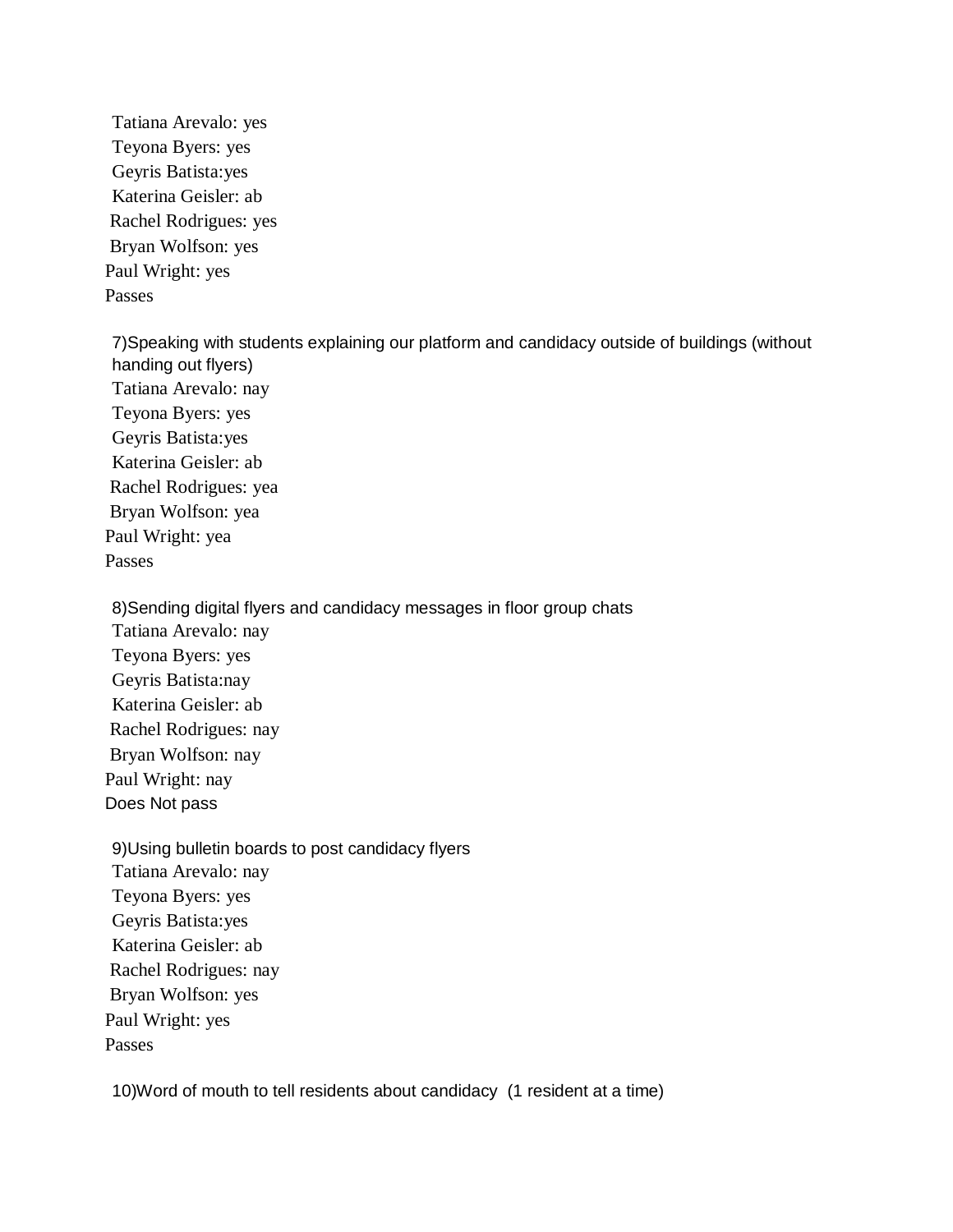Tatiana Arevalo: nay Teyona Byers: yes Geyris Batista:nay Katerina Geisler: ab Rachel Rodrigues: nay Bryan Wolfson: nay Paul Wright: nay Doesnt pass

11)Word of mouth to tell residents about the elections Tatiana Arevalo: nay Teyona Byers: yes Geyris Batista:yes Katerina Geisler: ab Rachel Rodrigues: yes Bryan Wolfson: yes Paul Wright: yes Passes

Kiara Mohammad -Senator at Large to Lower division senator (just wants to change position)

Tatiana Arevalo: yes Teyona Byers: yes Geyris Batista:yes Katerina Geisler:ab Rachel Rodrigues: yes Bryan Wolfson: yes Paul Wright: yes

## Passes

Ari Salzman- From senator at large to Case senator (he did the town hall debate) (administration error)

Tatiana Arevalo: yes Teyona Byers: yes Geyris Batista:yes Katerina Geisler: ab Rachel Rodrigues: yes Bryan Wolfson: yes Paul Wright: yes